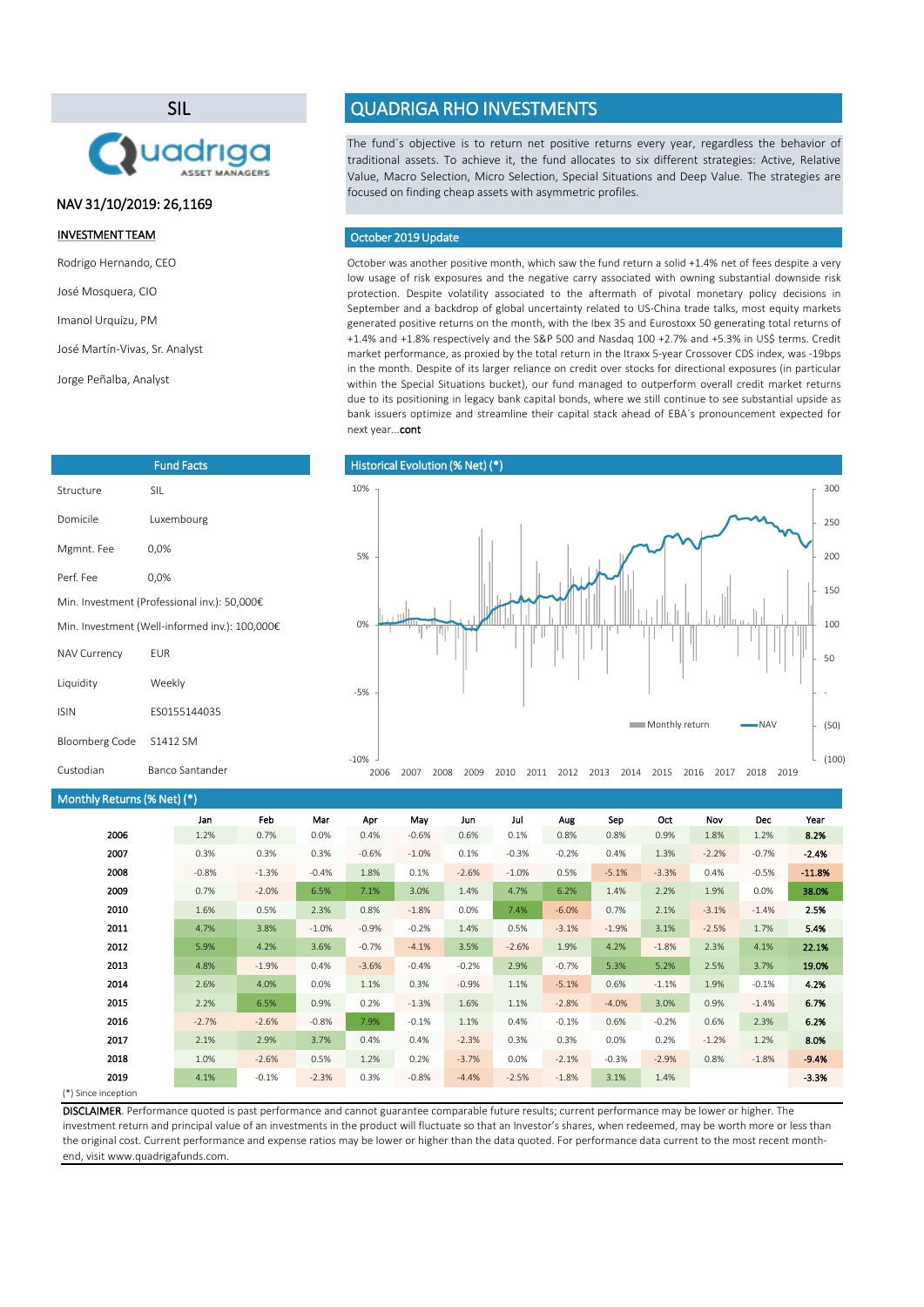### (\*) Since inception

| Active                    | 33.88% |
|---------------------------|--------|
| Relative value            | 0.00%  |
| Macro                     | 16.11% |
| Micro                     | 9.98%  |
| <b>Special Situations</b> | 14.82% |
| Deep Value                | 3.94%  |
| Hedges                    | 6.61%  |
| Liquidity                 | 14.66% |
|                           |        |

DISCLAIMER. Performance quoted is past performance and cannot guarantee comparable future results; current performance may be lower or higher. The investment return and principal value of an investments in the product will fluctuate so that an Investor's shares, when redeemed, may be worth more or less than the original cost. Current performance and expense ratios may be lower or higher than the data quoted. For performance data current to the most recent monthend, visit www.quadrigafunds.com.

| Gross | 185.98% |
|-------|---------|
| Net   | 69.59%  |

|                     |         | <b>RETURNS (CAGR)</b> |                 | <b>VOLATILITY</b> |         |                 |  |
|---------------------|---------|-----------------------|-----------------|-------------------|---------|-----------------|--|
|                     | 5 years | 3 years               | Since inception | 5 years           | 3 years | Since inception |  |
| Rho Investments     | 0.60%   | $-2.35%$              | 5.75%           | 8.25%             | 7.47%   | 8.79%           |  |
| Stoxx 600           | 3.26%   | 6.03%                 | 2.00%           | 12.43%            | 10.62%  | 14.14%          |  |
| Iboxx Eur Corporate | 2.12%   | 2.28%                 | 3.70%           | 2.70%             | 2.49%   | 3.77%           |  |

| <b>BNP Corp Bond</b>     | 8.66%    |
|--------------------------|----------|
| <b>BECM CORP PERP</b>    | 6.93%    |
| Queka PE                 | 6.59%    |
| German Govt, Bond Future | $-6.31%$ |
| NATI A Secured Loan      | 5.28%    |

| <b>Risk/Return</b> |       |
|--------------------|-------|
| Volatility*        | 8.72% |
| Sharpe Ratio*      | 0.66  |
| Sortino Ratio      | 0.98  |
| Parametric VaR 1-d | 0.42% |

| 2019         | $-3.27%$ |
|--------------|----------|
| $CAGR*$      | 5.75%    |
| October 2019 | 1.41%    |

## Returns (% Net)

## Top Five Positions

# % of Gross Exposure per Strategy

# Risk Concentration and Distribution Metrics

## Performance attribution across strategies (% Net)\*

## Comparative Risk / Return

% Exposure





### **Number of positions per strategy**



31-oct

### **Var % Contrib Hist 3Y**